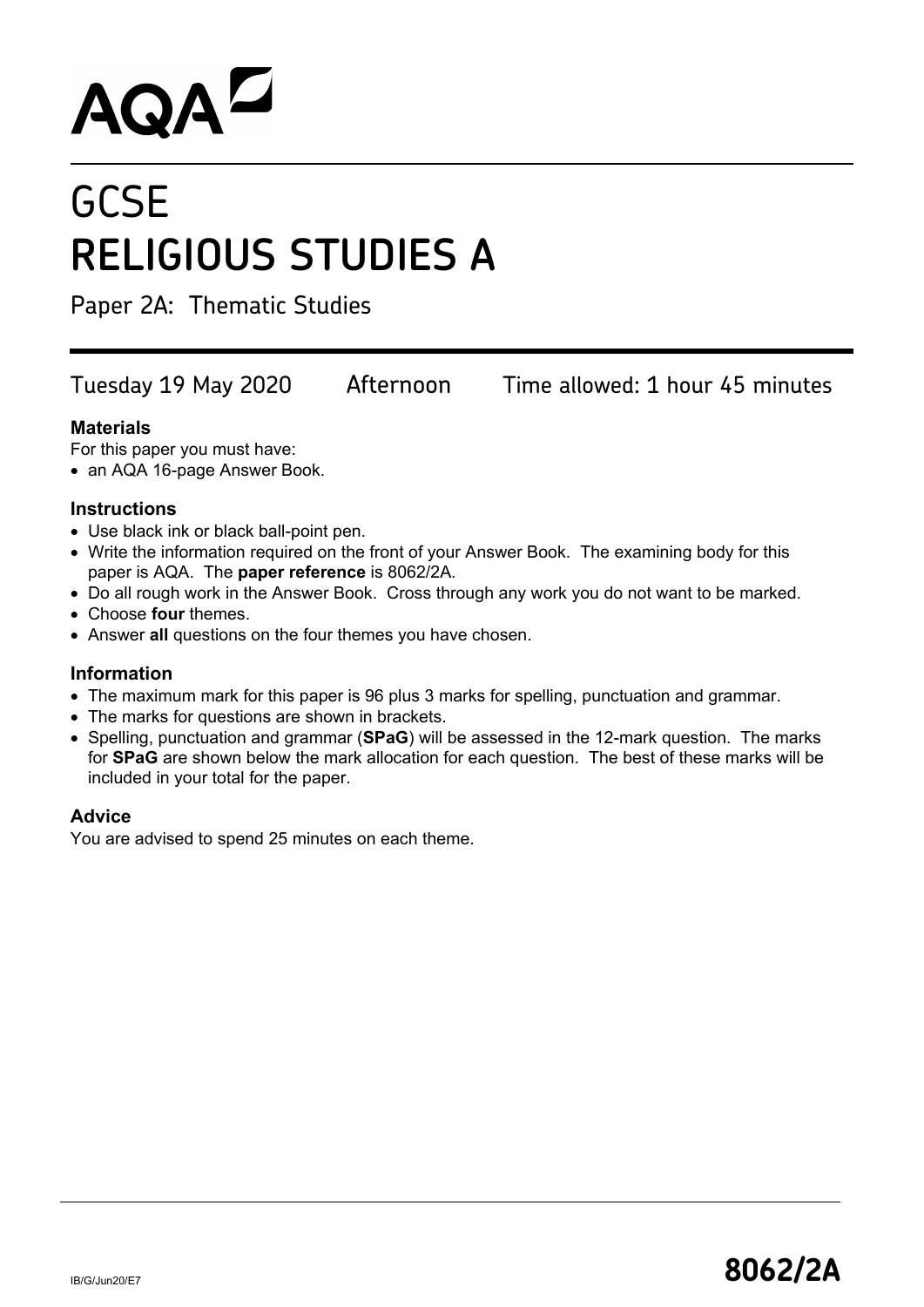

**[12 marks] [Plus SPaG 3 marks]**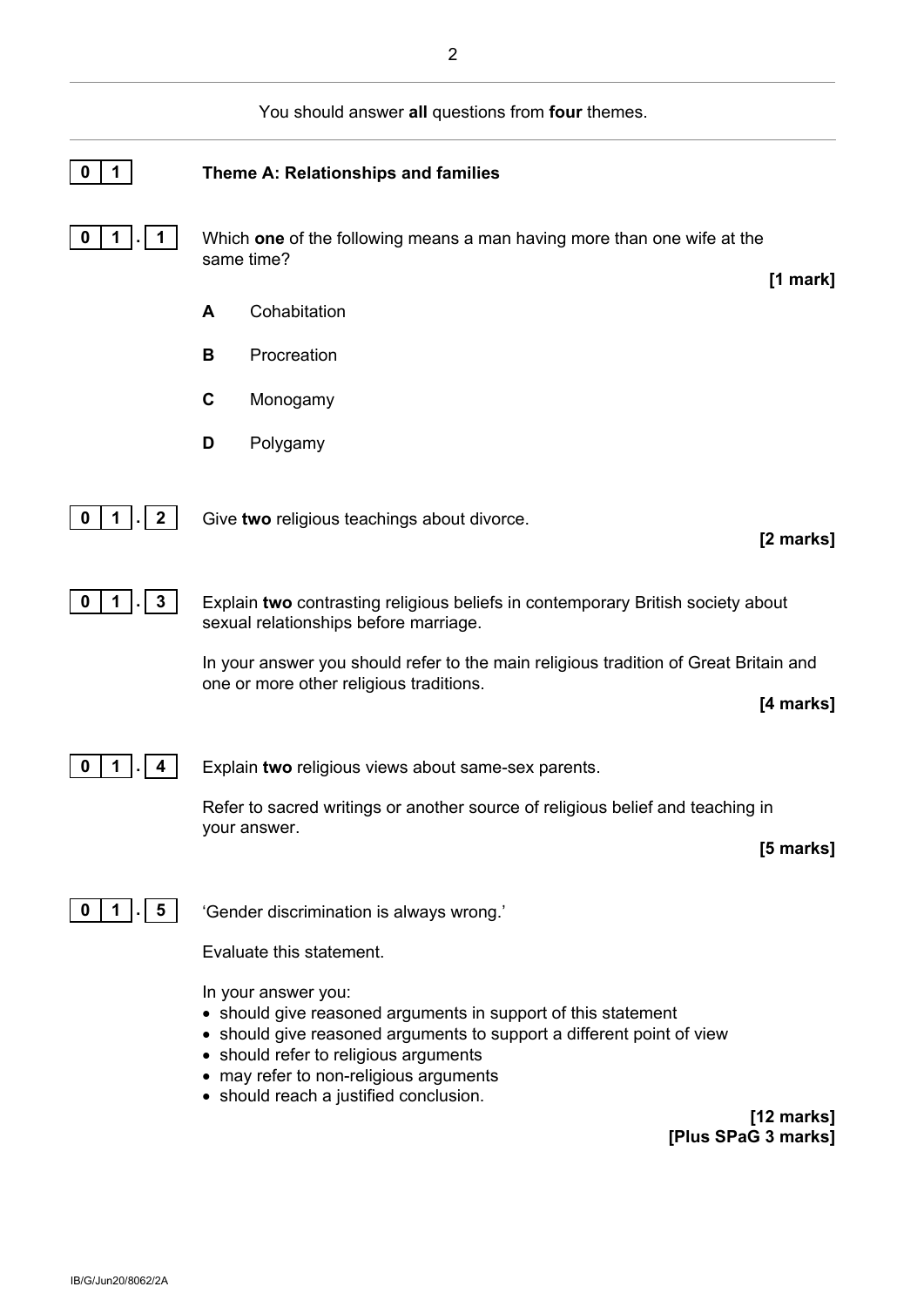#### **0 2 Theme B: Religion and life**

**0 2 . 1** Which **one** of the following describes the religious belief that humans have authority to rule over the world?

- **A** Abuse
- **B** Dominion
- **C** Evolution
- **D** Misuse



**0** | **2**  $\begin{bmatrix} . \end{bmatrix}$  **2** | Give **two** reasons why many religious people use animals for food.

**[2 marks]**

**[1 mark]**



**0 2 . 3** Explain **two** contrasting religious beliefs in contemporary British society about euthanasia.

> In your answer you should refer to the main religious tradition of Great Britain and one or more other religious traditions.

> > **[4 marks]**

**0 2 . 4** Explain **two** religious beliefs about the use of natural resources.

Refer to sacred writings or another source of religious belief and teaching in your answer.

**[5 marks]**



**0 2 . 5** 'It is possible to believe in **both** the Big Bang theory **and** religious teachings about the origins of the universe.'

Evaluate this statement.

In your answer you:

- should give reasoned arguments in support of this statement
- should give reasoned arguments to support a different point of view
- should refer to religious arguments
- may refer to non-religious arguments
- should reach a justified conclusion.

**[12 marks] [Plus SPaG 3 marks]**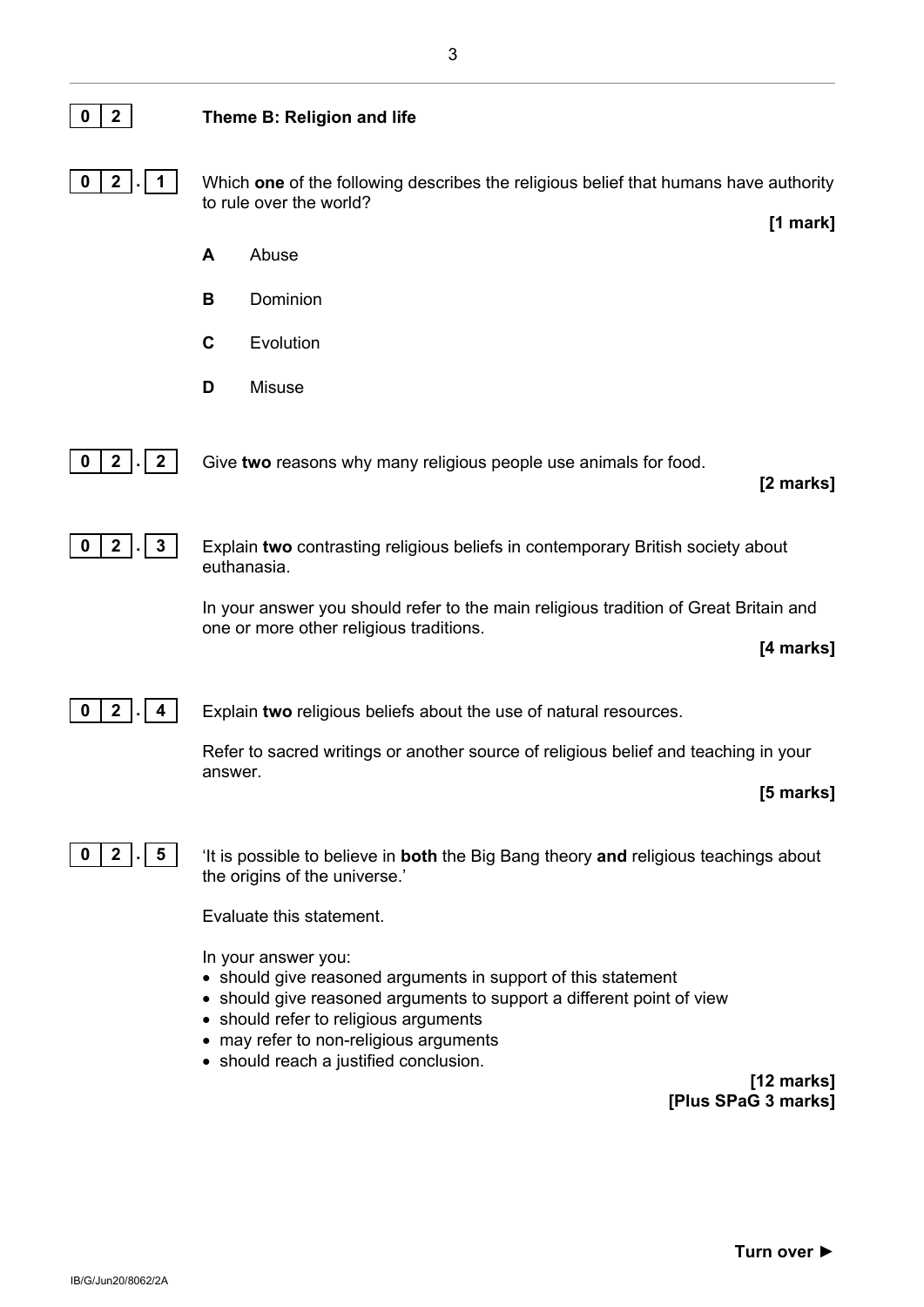| 3<br>0                     | Theme C: The existence of God and revelation                                                                                                                                                                                                                                                  |
|----------------------------|-----------------------------------------------------------------------------------------------------------------------------------------------------------------------------------------------------------------------------------------------------------------------------------------------|
| $\mathbf{3}$<br>0          | Which one of the following means to have a close relationship with God?<br>$[1$ mark $]$                                                                                                                                                                                                      |
|                            | Eternal<br>A                                                                                                                                                                                                                                                                                  |
|                            | В<br>Impersonal                                                                                                                                                                                                                                                                               |
|                            | C<br>Omnipotent                                                                                                                                                                                                                                                                               |
|                            | Personal<br>D                                                                                                                                                                                                                                                                                 |
| 3<br>$\boldsymbol{2}$<br>0 | Give two arguments which claim to prove the existence of God.<br>[2 marks]                                                                                                                                                                                                                    |
| 3<br>$\boldsymbol{3}$<br>0 | Explain two contrasting beliefs in contemporary British society about<br>religious visions.                                                                                                                                                                                                   |
|                            | In your answer you should refer to the main religious tradition of Great Britain and                                                                                                                                                                                                          |
|                            | non-religious beliefs.<br>[4 marks]                                                                                                                                                                                                                                                           |
| $\mathbf{3}$<br>0<br>4     | Explain two religious views about the belief that God is omniscient.                                                                                                                                                                                                                          |
|                            | Refer to sacred writings or another source of religious belief and teaching in                                                                                                                                                                                                                |
|                            | your answer.<br>[5 marks]                                                                                                                                                                                                                                                                     |
| 3<br>5<br>O                | 'It is impossible to prove God exists.'                                                                                                                                                                                                                                                       |
|                            | Evaluate this statement.                                                                                                                                                                                                                                                                      |
|                            | In your answer you:<br>• should give reasoned arguments in support of this statement<br>• should give reasoned arguments to support a different point of view<br>• should refer to religious arguments<br>may refer to non-religious arguments<br>٠<br>• should reach a justified conclusion. |
|                            | $[12 \text{ marks}]$<br>[Plus SPaG 3 marks]                                                                                                                                                                                                                                                   |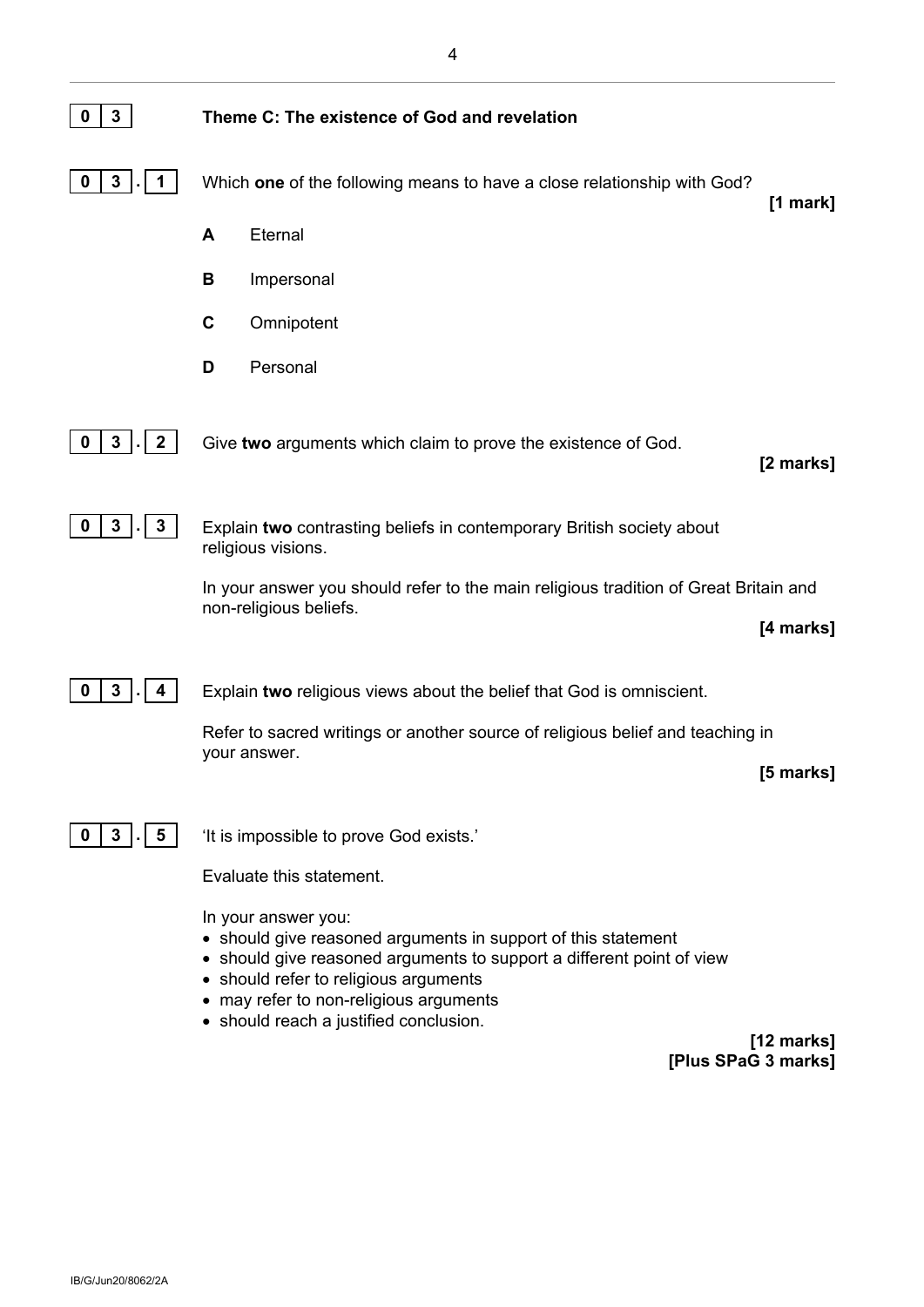| 4<br>0                     | Theme D: Religion, peace and conflict                                                                                                                                                                                                                                                                    |
|----------------------------|----------------------------------------------------------------------------------------------------------------------------------------------------------------------------------------------------------------------------------------------------------------------------------------------------------|
| 0<br>4                     | Which one of the following describes what is right and fair, as required by the law?<br>$[1 \text{ mark}]$                                                                                                                                                                                               |
|                            | Forgiveness<br>A                                                                                                                                                                                                                                                                                         |
|                            | В<br>Greed                                                                                                                                                                                                                                                                                               |
|                            | C<br>Justice                                                                                                                                                                                                                                                                                             |
|                            | Selfishness<br>D                                                                                                                                                                                                                                                                                         |
| $\boldsymbol{2}$<br>0<br>4 | Give two reasons why most religious people are against terrorism.<br>[2 marks]                                                                                                                                                                                                                           |
| 3<br>0<br>4                | Explain two contrasting religious beliefs in contemporary British society about<br>pacifism.                                                                                                                                                                                                             |
|                            | In your answer you should refer to the main religious tradition of Great Britain and<br>one or more other religious traditions.<br>[4 marks]                                                                                                                                                             |
| 4<br>0                     | Explain two reasons why some religious people support the just war theory.                                                                                                                                                                                                                               |
|                            | Refer to sacred writings or another source of religious belief and teaching in your                                                                                                                                                                                                                      |
|                            | answer.<br>[5 marks]                                                                                                                                                                                                                                                                                     |
| 5<br>4                     | 'It is wrong for any country to have weapons of mass destruction.'                                                                                                                                                                                                                                       |
|                            | Evaluate this statement.                                                                                                                                                                                                                                                                                 |
|                            | In your answer you:<br>• should give reasoned arguments in support of this statement<br>• should give reasoned arguments to support a different point of view<br>• should refer to religious arguments<br>• may refer to non-religious arguments<br>• should reach a justified conclusion.<br>[12 marks] |
|                            | [Plus SPaG 3 marks]                                                                                                                                                                                                                                                                                      |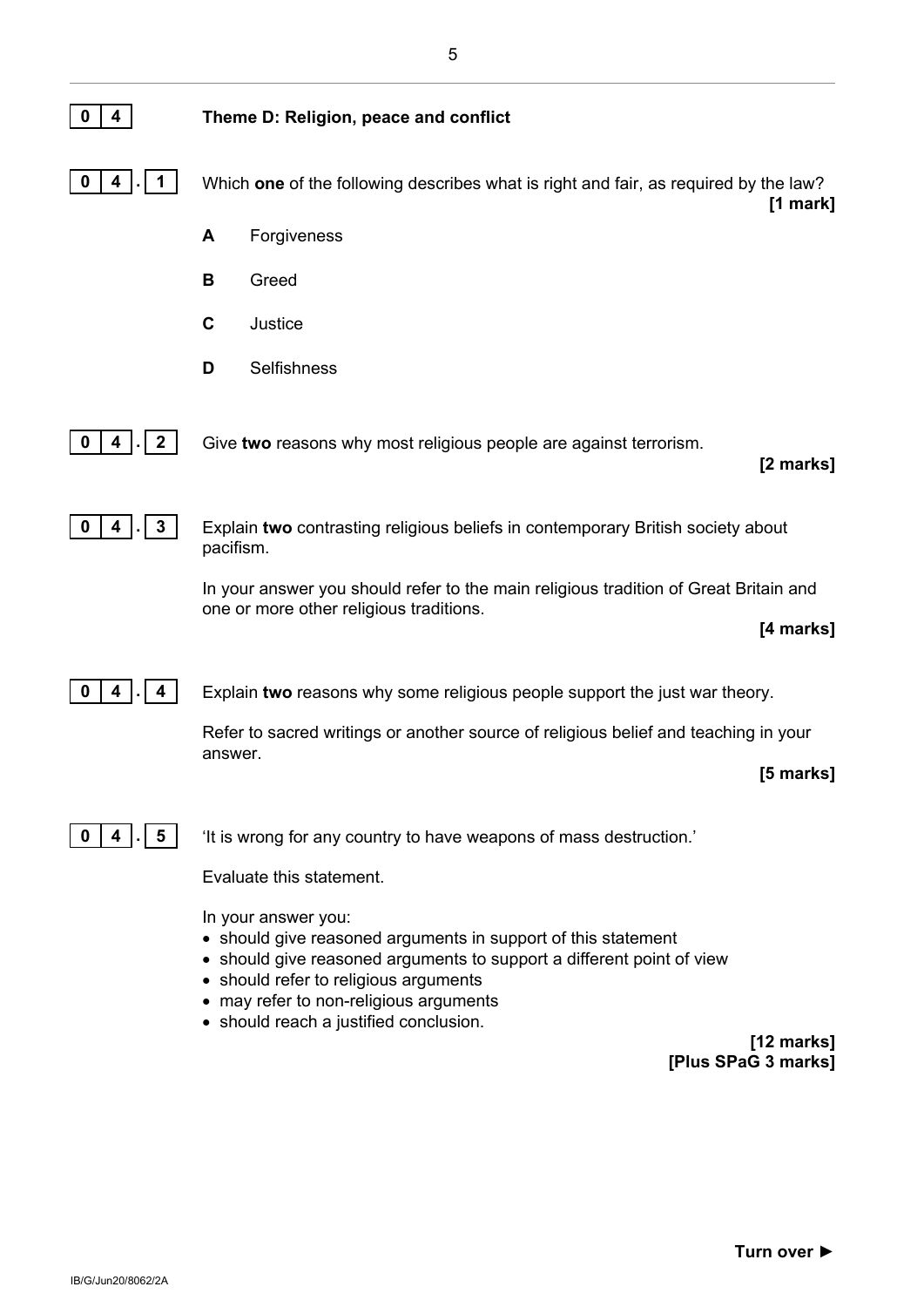| 5<br>0                   | Theme E: Religion, crime and punishment                                                                                                                                                                                                                                      |
|--------------------------|------------------------------------------------------------------------------------------------------------------------------------------------------------------------------------------------------------------------------------------------------------------------------|
| 5<br>O                   | Which one of the following do religious believers regard as an evil intention?<br>$[1$ mark $]$                                                                                                                                                                              |
|                          | A<br>Showing forgiveness                                                                                                                                                                                                                                                     |
|                          | В<br>Going to prison                                                                                                                                                                                                                                                         |
|                          | C<br>Planning murder                                                                                                                                                                                                                                                         |
|                          | D<br>Opposing an unjust law                                                                                                                                                                                                                                                  |
| 5<br>$\overline{2}$<br>0 | Give two reasons why some religious people may break the law.<br>[2 marks]                                                                                                                                                                                                   |
| $\mathbf{3}$<br>5<br>0   | Explain two contrasting religious views in contemporary British society about the<br>use of corporal punishment.                                                                                                                                                             |
|                          | In your answer you should refer to the main religious tradition of Great Britain and<br>one or more other religious traditions.<br>[4 marks]                                                                                                                                 |
| 5<br>0                   | Explain two religious beliefs about forgiveness.                                                                                                                                                                                                                             |
|                          | Refer to sacred writings or another source of religious belief and teaching in your<br>answer.<br>[5 marks]                                                                                                                                                                  |
| 5<br>5<br>U              | 'Deterring people from committing crime is the best aim of punishment.'                                                                                                                                                                                                      |
|                          | Evaluate this statement.<br>In your answer you:<br>• should give reasoned arguments in support of this statement<br>• should give reasoned arguments to support a different point of view<br>• should refer to religious arguments<br>• may refer to non-religious arguments |

• should reach a justified conclusion.

**[12 marks] [Plus SPaG 3 marks]**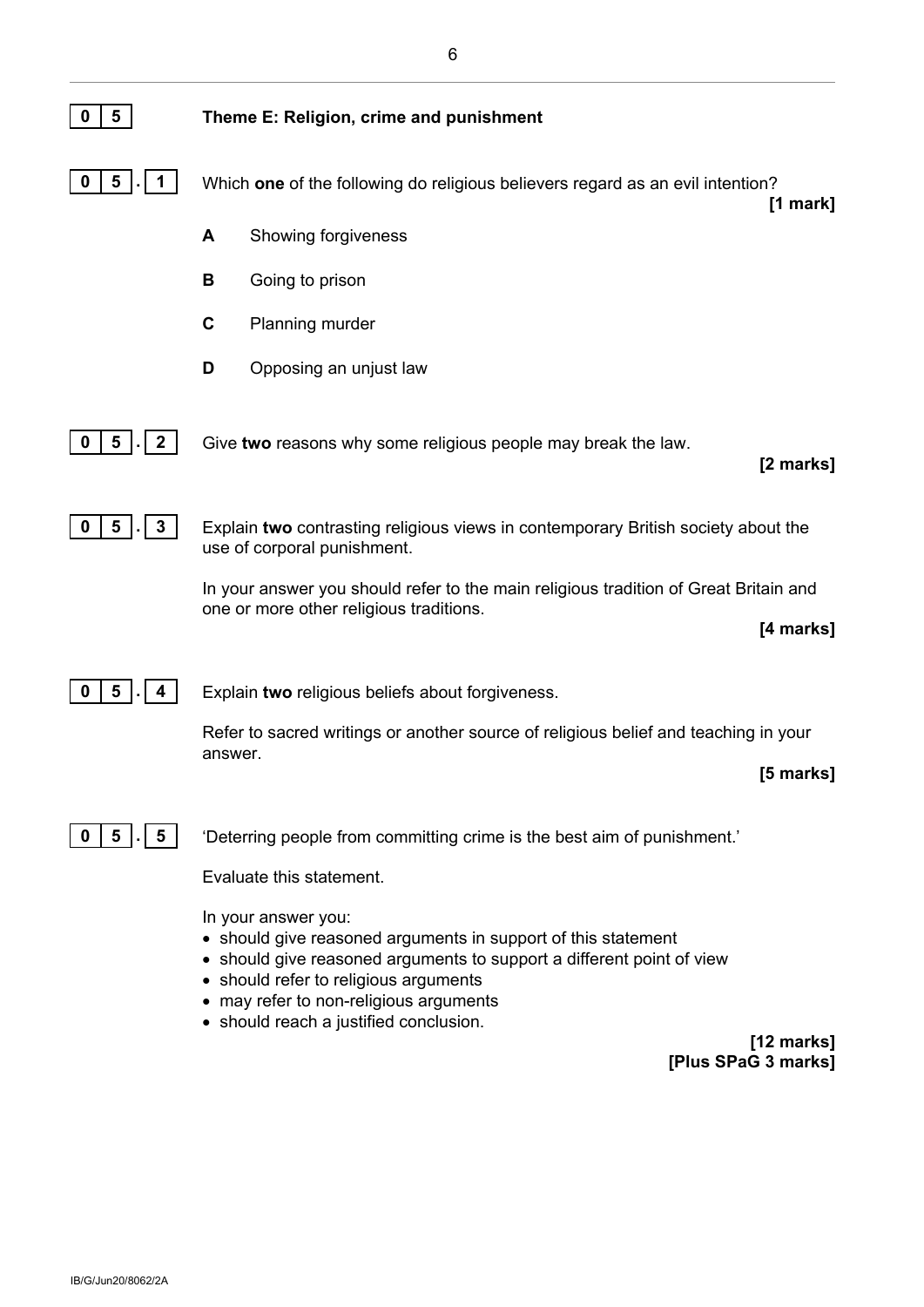

**[12 marks] [Plus SPaG 3 marks]**

**END OF QUESTIONS**